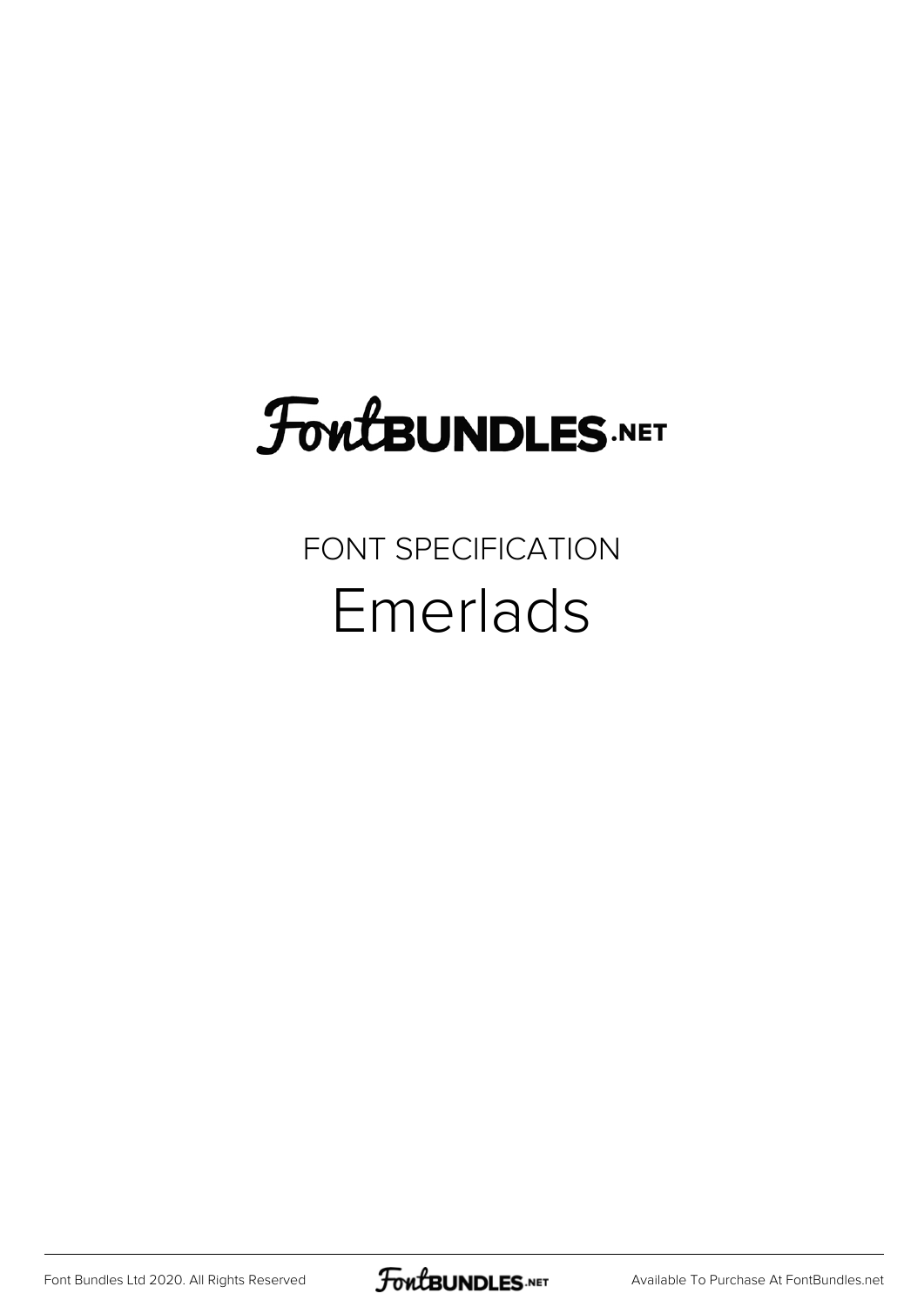## Emerlads - Regular

**Uppercase Characters** 

ABCDEFGHIJKLMNOPQRST UVWXYZ

Lowercase Characters

abcdefghijklmnopgrstuvwxyz

**Numbers** 

0123456789

Punctuation and Symbols



All Other Glyphs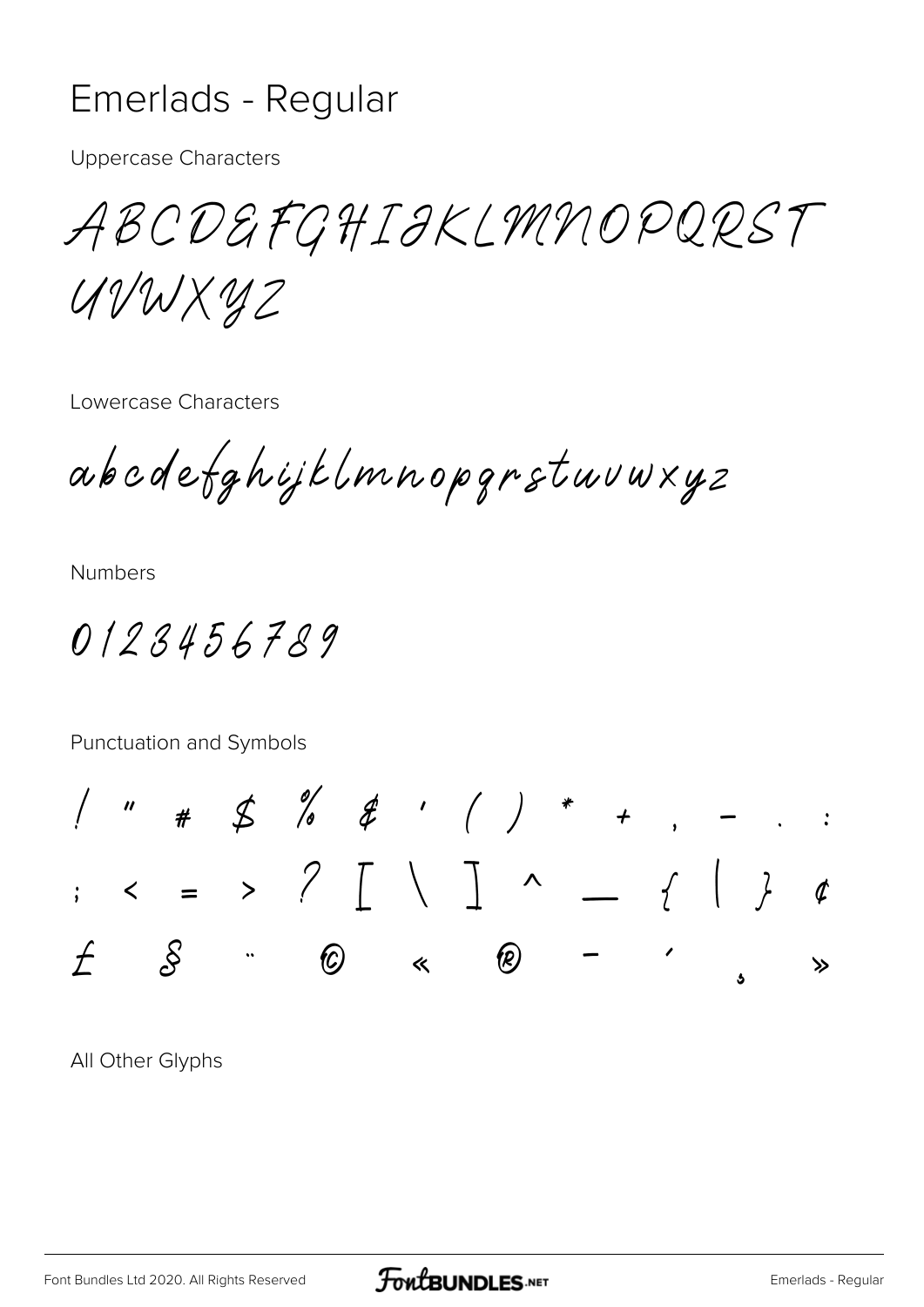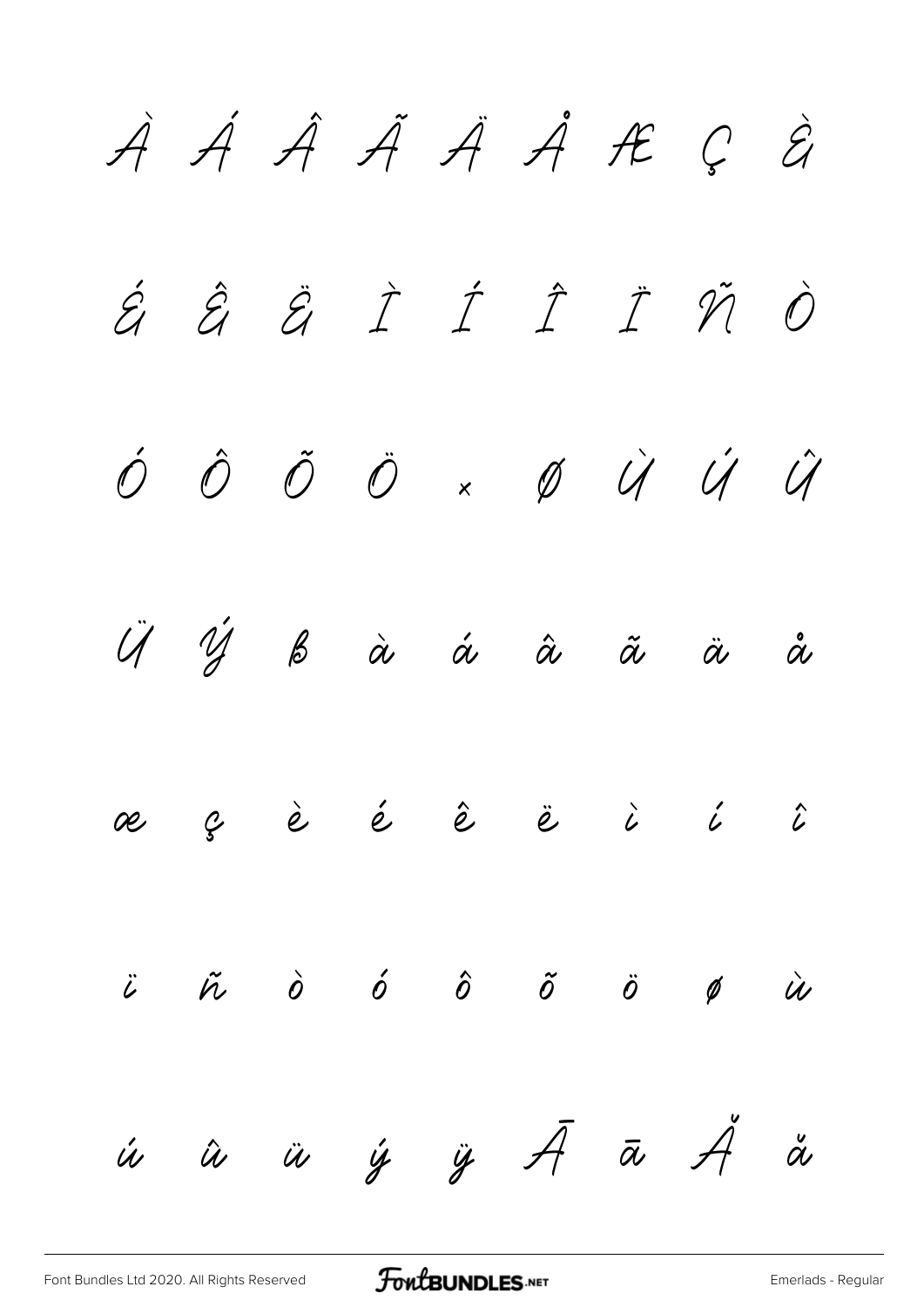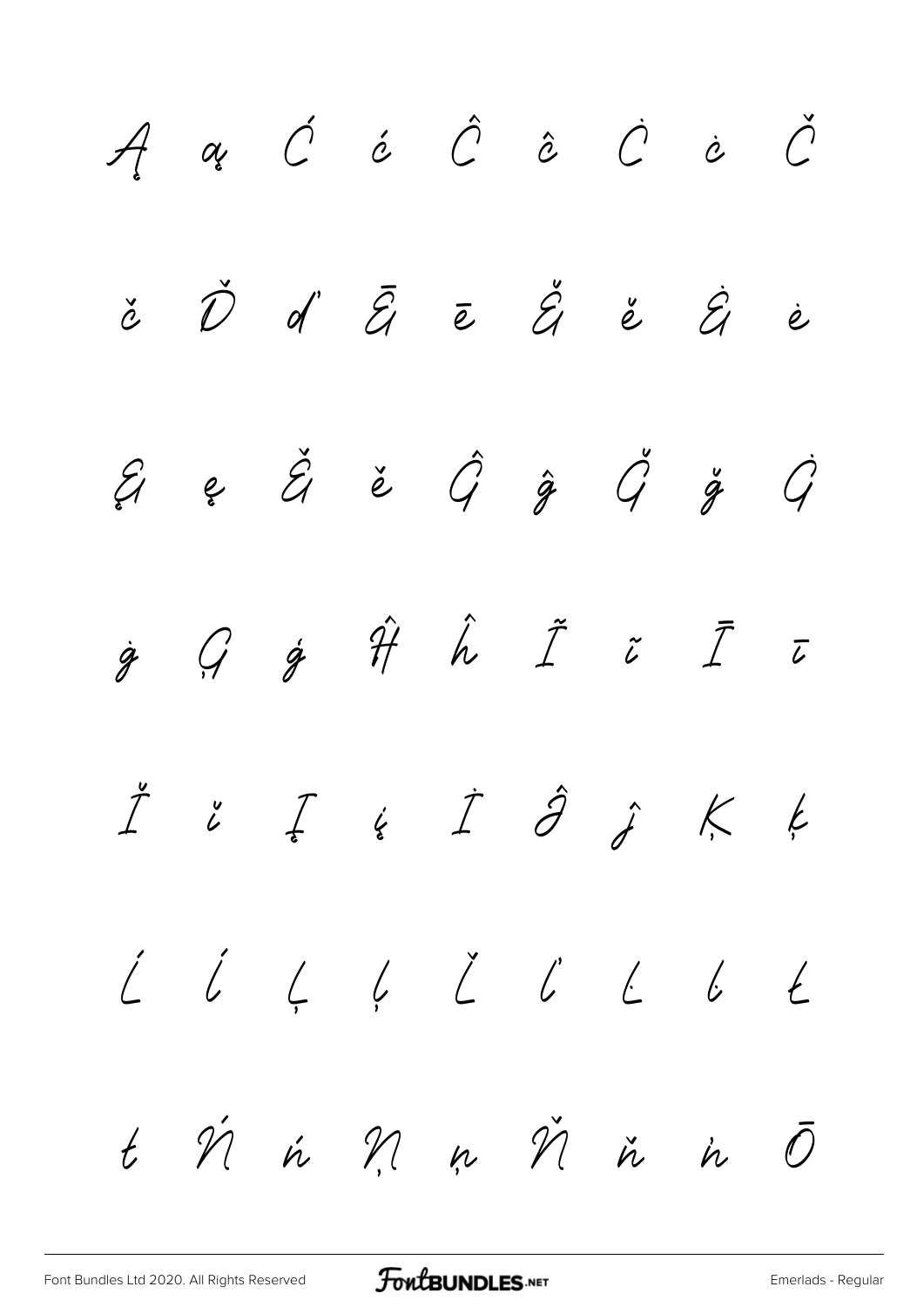